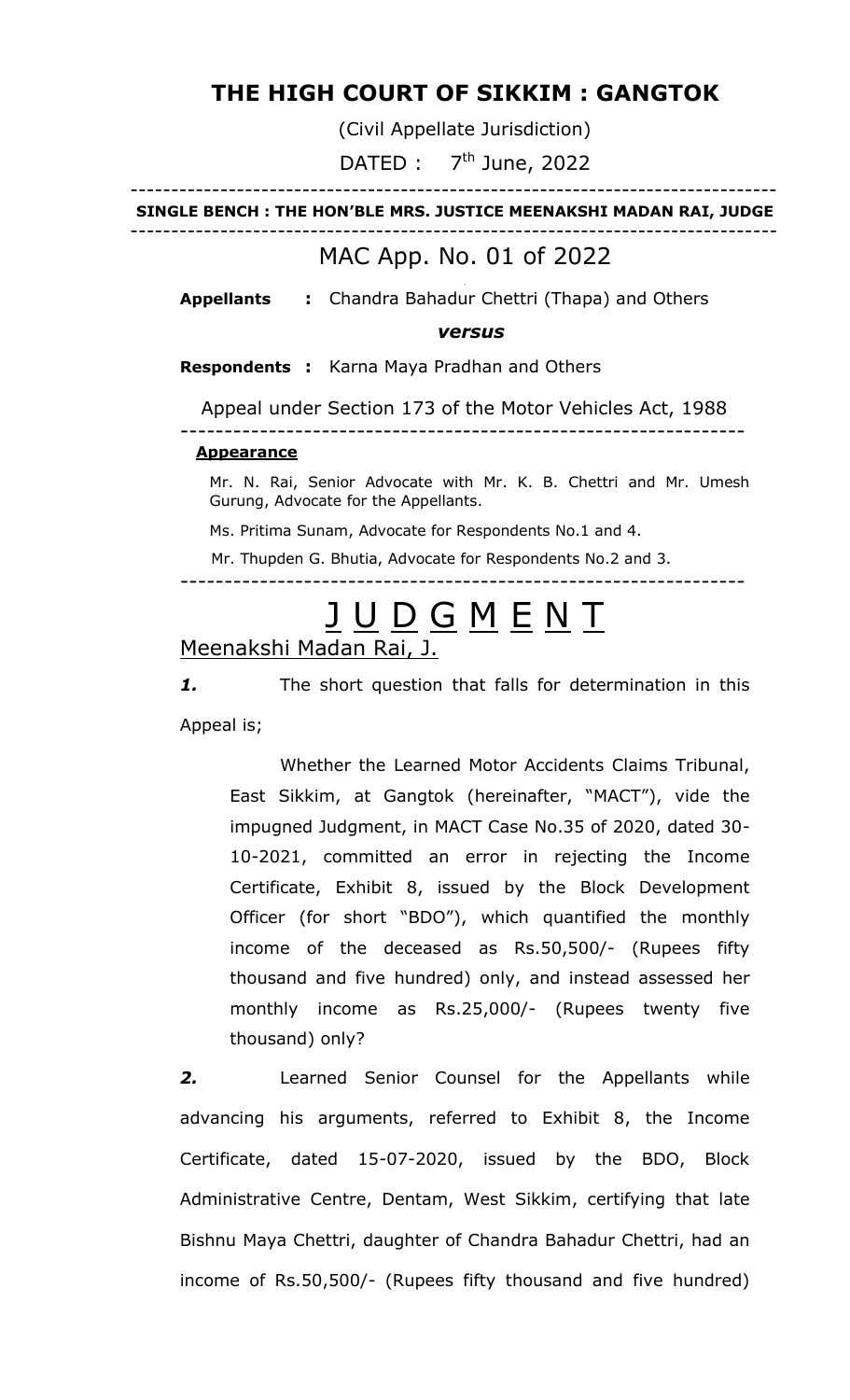only, per month, from agriculture and business. That, despite the Certificate having been issued by the appropriate Authority who was duly empowered, the Learned MACT declined to accept it and proceeded to assess the victim's monthly income at Rs.25,000/- (Rupees twenty five thousand) only, *sans* evidence. That the deceased owned two beauty parlours, was also an agriculturist and obtaining income from all three sources. Hence, the Judgment and Award of the Learned MACT be set aside and the compensation be computed in terms of the actual income of the deceased as revealed in Exhibit 8.

*3.* Learned Counsel for the Respondents No.2 and 3, (Insurance Company) contended that there is no error in the assessment of the income of the deceased by the Learned MACT as the statutes requires the compensation to be "*just*" and all powers of the Civil Courts are vested on the Learned MACT to take steps in this context. Learned Counsel for the Respondents No.1 and 4 put forth no submissions.

*4(i).* Having heard Learned Counsel for the parties and examined all evidence and documents on record, the facts summarized are that the Claimants (hereinafter "Appellants") filed a Claim Petition under Section 166 of the Motor Vehicles Act, 1988 *(*for short, the "M.V. Act"*)*, on account of the death of the deceased, Bishnu Maya Chettri, aged about thirty-four years, daughter of Appellants No.1, 2 and allegedly of Appellant No.3 also, and sibling of the Appellant No.4, in a motor vehicle accident on 20-06-2020 at Dhar Gaon, Zoom, Naya Bazaar, West Sikkim. The victim succumbed to her injuries on the spot, the cause of death being the rash and negligent driving of the driver of the vehicle Mahindra Maxx, bearing registration No.SK-02-J-0348. At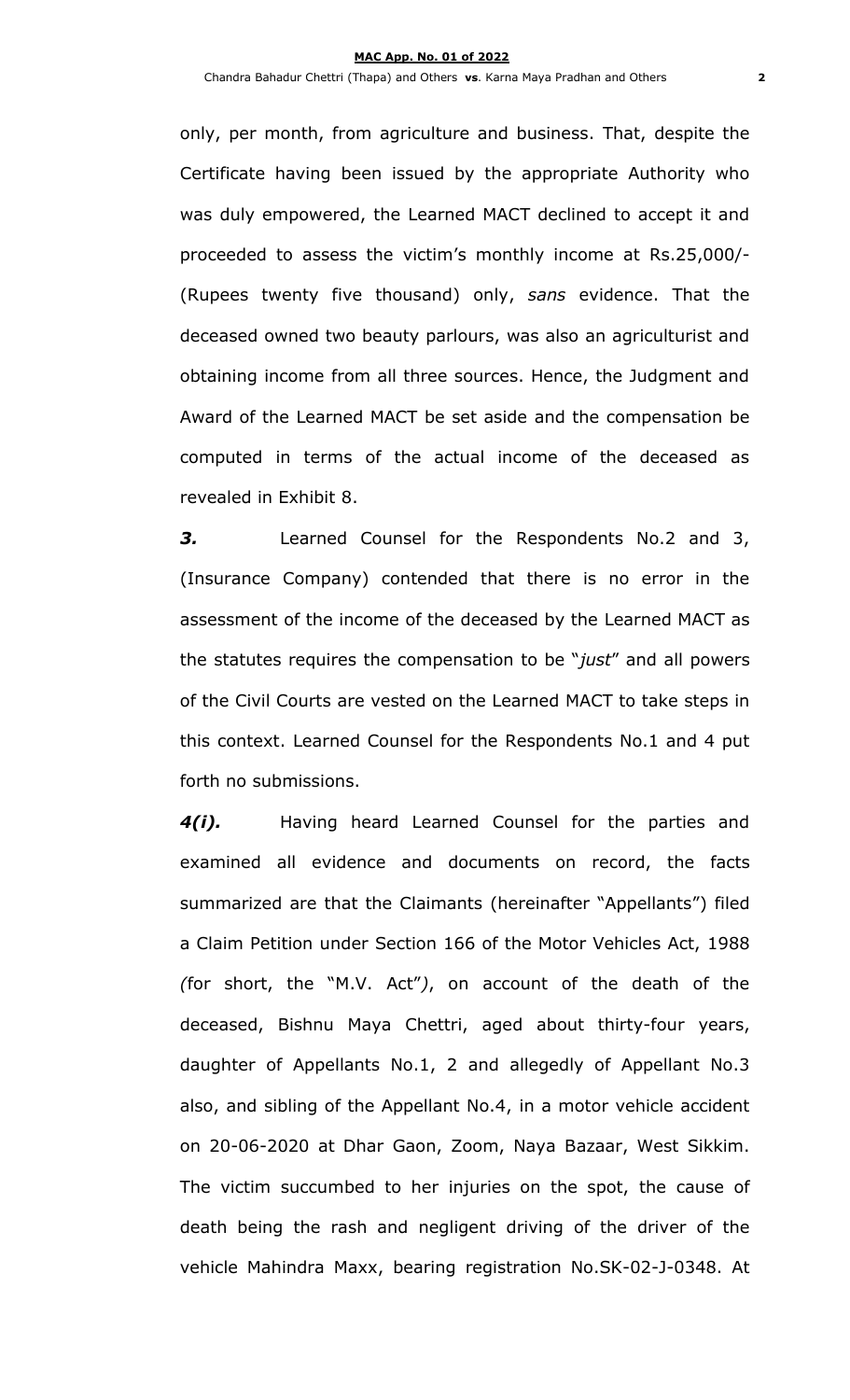the time of her demise she had a monthly income of Rs.50,500/- (Rupees fifty thousand and five hundred) only.

*(ii)* The Appellants sought compensation of a sum of Rs.71,02,200/- (Rupees seventy one lakhs, two thousand and two hundred) only. The Learned MACT considered the evidence-onrecord and computed the compensation at Rs.34,30,000/- (Rupees thirty four lakhs and thirty thousand) only, in the impugned Judgment, assessing the monthly income of the victim at Rs.25,000/- (Rupees twenty five thousand) only, despite the Income Certificate issued by the BDO placing her monthly income at Rs.50,500/- (Rupees fifty thousand and five hundred) only.

*5.* The arguments of Learned Counsel for the Respondents No.2 and 3 with regard to "*just compensation*" is to say the least, obnoxious. It is but apposite to remark that the compensation which is to be "*just compensation*" is in terms of Section 168 of the MV Act and not in terms of any power vested on the Learned MACT by the Code of Civil Procedure, 1908.

*6(i).* Now addressing the findings of the Learned MACT with regard to Exhibit 8, the Income Certificate, the Learned MACT is either unaware of the catena of Judgments of this High Court propounding that the BDO is the competent Authority to issue an Income Certificate or has opted to ignore the pronouncements of this Court despite the observations of the Hon'ble Supreme Court regarding Tribunals ignoring the law declared by the High Court, which shall be discussed later.

*(ii)* In the first instance, it would do well to recapitulate the observations of this High Court on the BDO being the competent Authority to issue an Income Certificate, in Sikkim.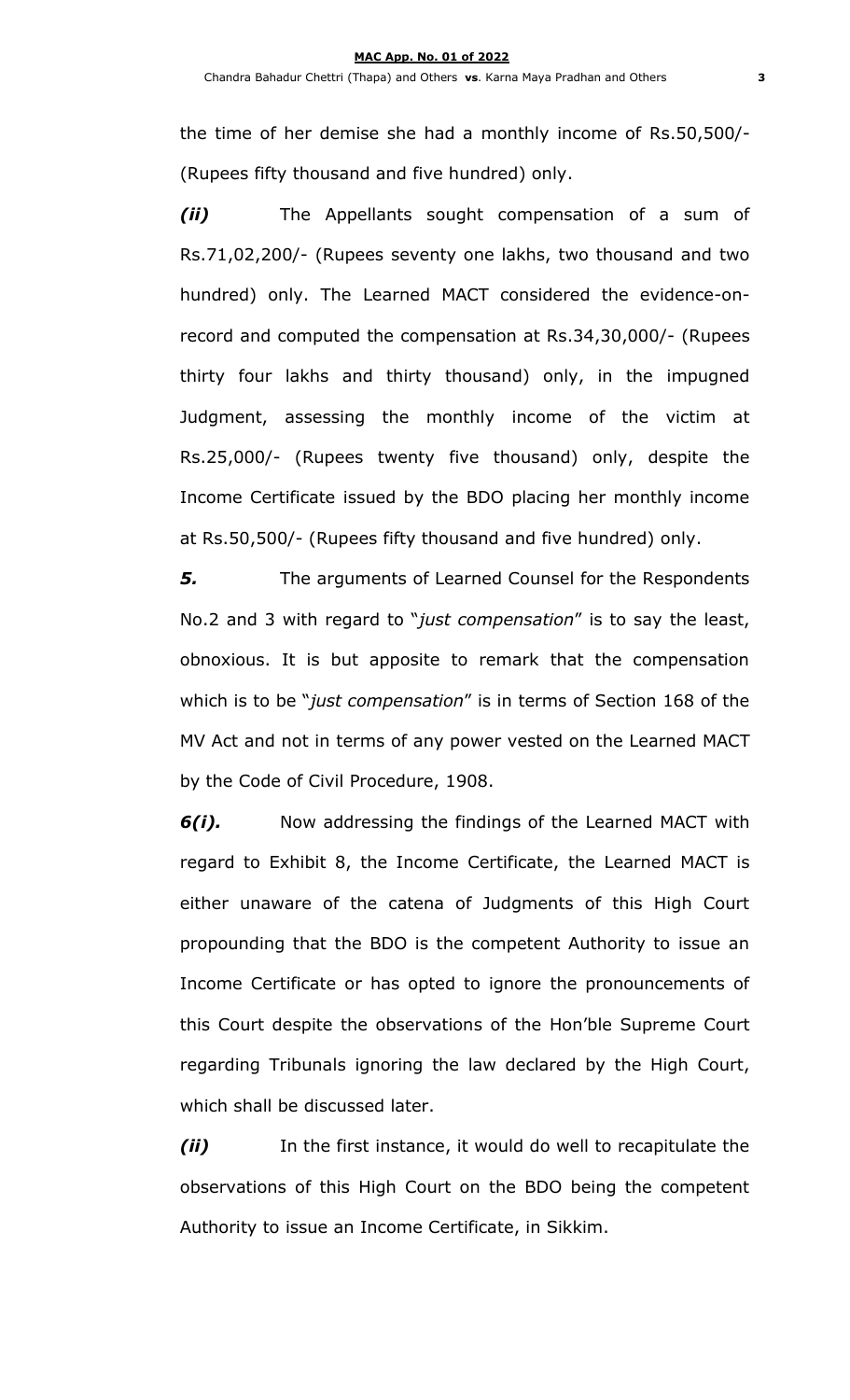*(iii)* In *The Branch Manager, Oriental Insurance Co. Ltd. vs.* 

Meena Bania and Others<sup>1</sup>, at Paragraph 17, it was held as follows;

"**17.** In so far as other two grounds are concerned, it may be answered as under:

> 17.1 Income certificate issued by the BDO on agricultural income is a valid and accepted document in the State of Sikkim and the position is the same as regards validity while being presented to other authorities also. The BDO or the Block Development Officer in a State is a revenue authority and is competent under the State Government Rules to issue such certificates, a fact which this Court takes judicial notice of.

......................................................................."

## *(iv)* In *Silli Man Subba vs. Man Bahadur Subba<sup>2</sup> ,* this Court

observed as hereunder;

"**20.**…………………………….………………………………………………

*(v)* Having said so, I am inclined to set aside the finding on the question in the impugned judgment and hold that the BDO being a public officer duly conferred with the authority to issue income certificate,……………………………………………………."

*(v)* In *The Branch Manager, Shriram General Insurance Co. Ltd.* 

vs. Kavita Rai and Others<sup>3</sup>, at Paragraph 10, it was held as follows;

"**10.**……………………………………………………………………………. It is not the case of the Appellant that the Block Development Officer is not empowered to issue the Income Certificate of the deceased. He is indeed the concerned authority at the Block Administrative Level to issue such a Certificate. The ratiocinations of this Court referred to supra lend credence to this stand. In the absence of any document to the contrary, Exhibit 14 is accepted as the correct information pertaining to the income of the deceased."

*(vi)* In *Branch Manager, New India Assurance Co. Ltd. vs.* 

Shyam Babu Singh and Others<sup>4</sup>, this Court again held as follows;

"………………………………………………………………………………….. On perusal of the aforesaid, it is quite clear that the BDO in the State of Sikkim is competent to issue the Income Certificate, as per Notification dated 03.04.2007. In terms of the powers conferred on him, the Income Certificate (Exhibit-9) is the relevant and relied by the Tribunal to determine the loss of dependency and future prospects due to the death of the deceased.

In the said context, it is to observe that if the income certificate issued by a competent authority has been relied by the learned Tribunal accepting

 $\overline{a}$ 2013 ACJ 565

<sup>&</sup>lt;sup>2</sup> (2014) SCC Online Sikk 198<br><sup>3</sup> SLR (2019) SIKKIM 227

<sup>4</sup> SLR (2021) SIKKIM 226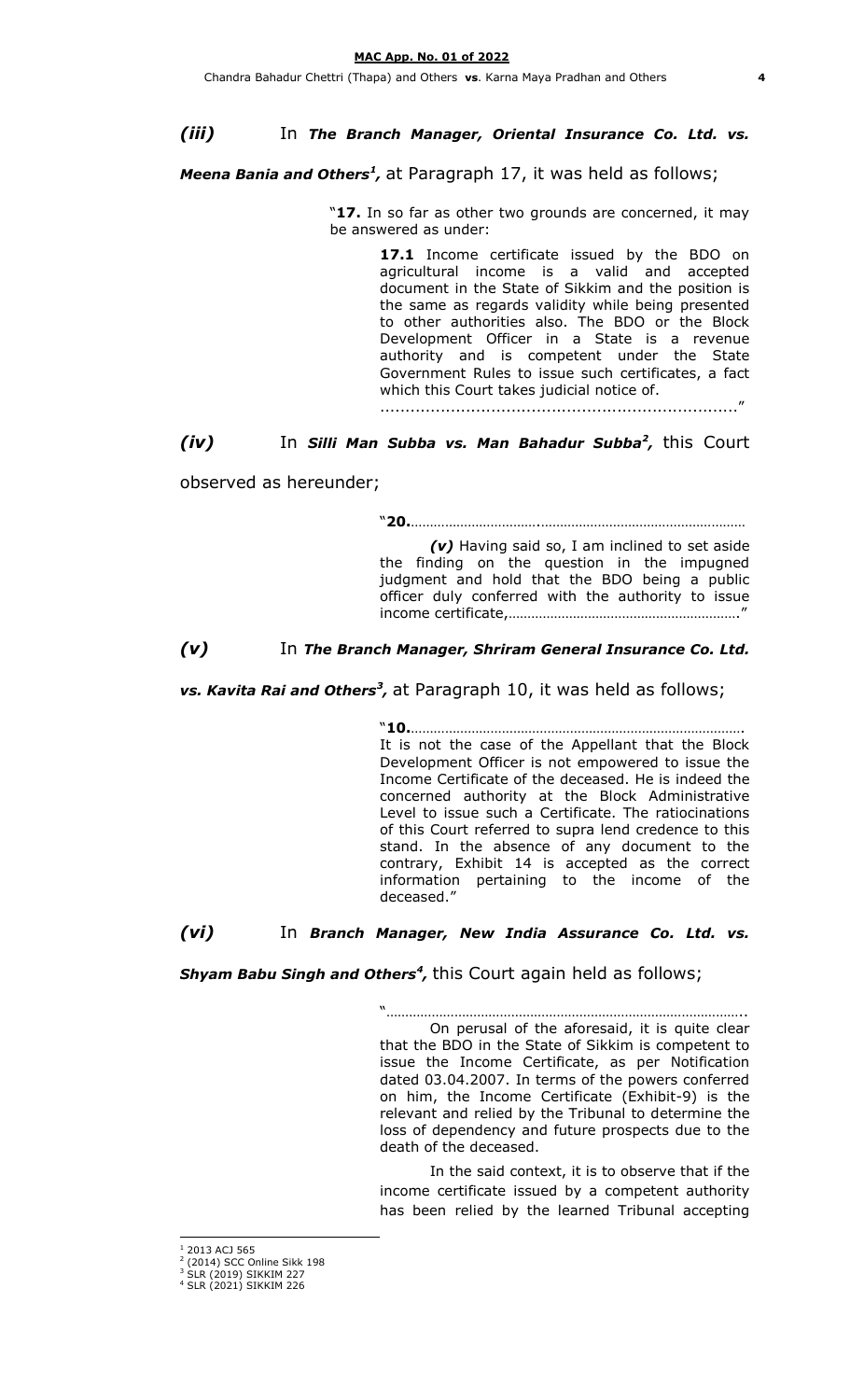the earning of Rs.20,000/-, the onus to disprove it shifts on the insurance company. However, it was the duty of the insurance company to call the BDO in the witness box and put question to him whether he has verified the books of transaction of business recorded in the Books of Account while issuing income certificate. In absence of taking such steps, the argument so advanced by the counsel for the appellant is of no help to him………………………………….."

Despite these pronouncements, the Learned MACT in direct violation of the law laid down by this High Court has given a go by to the Income Certificate, Exhibit 8, issued by no less an Authority than the BDO, which this Court time and again has reiterated is the concerned Authority empowered to issue the Income Certificate. Necessary reference is this context is also made to Notification No.25/Home/2007, dated 03-04-2007, referred to the matter of *Shyam Babu Singh* (supra) which is extracted herein below;

### "SIKKIM

GOVERNMENT GAZETTE

**EXTRAORDINARY PUBLISHED BY AUTHORITY Gangtok Tuesday, 17th April, 2007 No.139**

> **HOME DEPARTMENT GOVERNMENT OF SIKKIM**

#### **No:25/Home/2007 Dated:30/04/2007**

### **N O T I F I C A T I O N**

In exercise of the powers conferred by section 21 of the Code of Criminal Procedure, 1973 (2 of 1974), **the State Government hereby appoints the Block Development Officer, Rural Management & Development Department, Government of Sikkim to be the Special Executive Magistrates for the performance of the following specific functions** with their respective jurisdiction, namely:-

- (1) Swearing in or Affirmation of Affidavits under Section 297 of the Code of Criminal Procedure, 1973.
- (2) **Issuance of:-**
	- (a) Scheduled Caste and Scheduled Tribe Certificate.
	- (b) Other Backward Class and Most Backward Class Certificate.
	- **(c) Income Certificate.**
	- (d) Property Certificate.
	- (e) Employment Card.
	- (f) Married/Unmarried Certificates.
	- (g) Roof Level Certificate
	- (h) No Landed Property Certificate.
	- (i) No Dwelling House Certificate.
	- (j) Landed Property Certificate.
- (3) Verification of Birth/Death.

2. In respect of the aforesaid functions, the Block Development Officers shall be subject to the control and directions of the District Magistrates/and other authority as may be specified under law.

3. This notification shall come into force at once.

**Sd/- (N.D. Chingapa) IAS CHIEF SECRETARY F.NO. GOS/RMDD/07-08/242/11/HQ"** (emphasis supplied)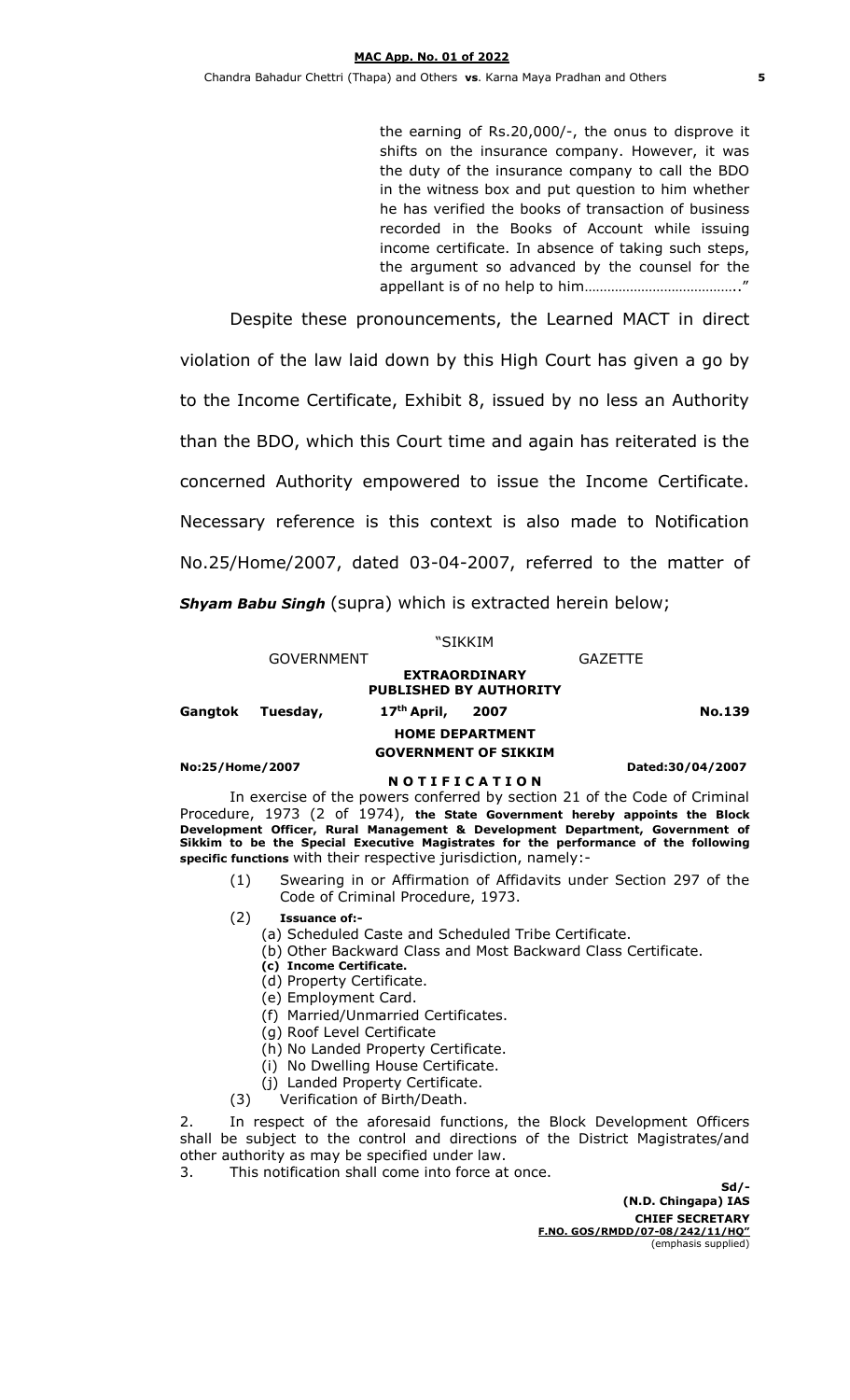The Notification thereby lends succour to the observations of this High Court pertaining to the Authority of the BDO to issue Income Certificate.

*7.* In this context, the Learned MACT may educate itself on the Judgment of the Hon'ble Supreme Court in *East India Commercial Co. Ltd. Calcutta and Another vs. Collector of Customs, Calcutta<sup>5</sup>* which held as observed;

> "29……………………………………………………………………………… This raises the question whether an Administrative Tribunal can ignore the law declared by the highest court in the State and initiate proceedings in direct violation of the law so declared. Under Article 215, every High Court shall be a court of record and shall have all the powers of such a court including the powers to punish for contempt of itself. Under Article 226, it has a plenary of power to issue orders or writs for the enforcement of the fundamental rights and for any other purpose to any person or authority, including in appropriate cases any Government, within its territorial jurisdiction. Under Article 227 it has jurisdiction over all the courts and tribunals throughout the territories in relation to which it exercise jurisdiction. **It would be anomalous to suggest that a tribunal over which the High Court has superintendence can ignore the law declared by that Court and start proceedings in direct violation of it.** If a tribunal can do so, all the subordinate courts can equally do so, for there is no specific provision, just like in the case of Supreme Court, making the law declared by the High Court binding on subordinate courts. It is implicit in the power of supervision conferred on a superior tribunal that all the tribunals subject to its supervision should conform to the law laid down by it. Such obedience would also be conducive to their smooth working : otherwise, there would be confusion in the administration of law and respect for law would irretrievably suffer. We, therefore, hold that the law declared by the highest court in the State is binding on authorities or tribunals under its superintendence, and that they cannot ignore it either in initiating a proceeding. If that be so, the notice issued by the authority signifying the launching of proceedings contrary to the law laid down by the High Court would be invalid and the proceedings themselves would be without<br>jurisdiction." (emphasis supplied)  $(emphasis supplied)$

This ratio was reiterated in *Shri Baradakanta Mishra Ex-Commissioner of Endowments vs. Shri Bhimsen Dixit<sup>6</sup>* and *Hanuman Anandrao Pendam vs. State of Maharashtra, Through Secretary Home Department and Another<sup>7</sup> .*

 $\overline{a}$ 

<sup>5</sup> AIR 1962 SC 1893 6 (1973) 1 SCC 446

<sup>7</sup> (2022) SCC Online BOM 572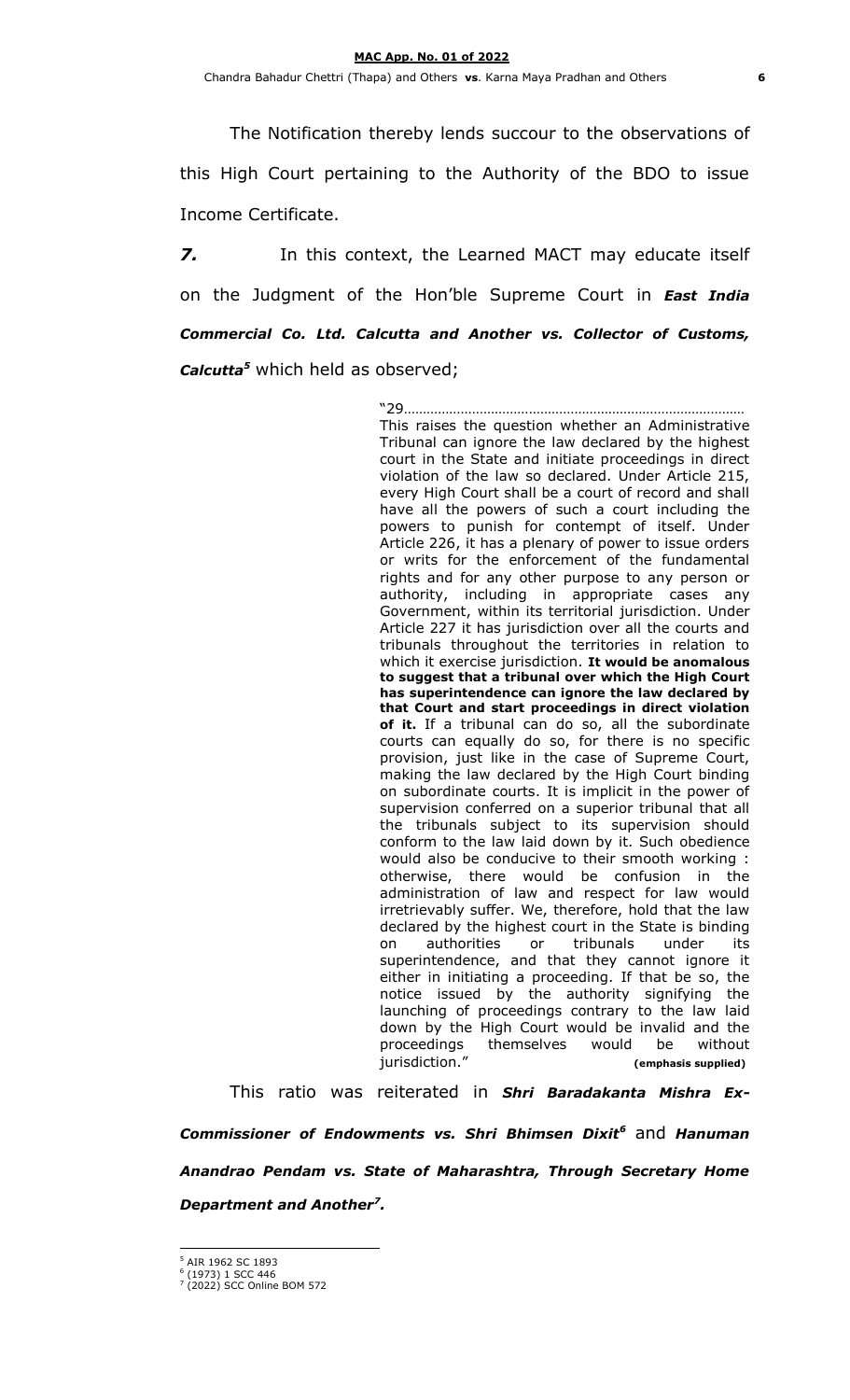Chandra Bahadur Chettri (Thapa) and Others **vs**. Karna Maya Pradhan and Others **7**

*8.* The Learned MACT despite the above settled position of law, decided to reach a finding contrary to the law laid down by the High Court. The Learned MACT is reminded that it is bound to follow the law laid down by the High Court as also held by Hon'ble Supreme Court in the ratio *M/s. East India Commercial Co. Ltd.*  (*supra*).

*9.* In *A. K. Jain and Another vs. State of Sikkim and Another<sup>8</sup> ,* 

this High Court had observed as follows;

"**16…**………………………………………………………………. In India, the legal position has been made clear by S. 16(1) of the Contempt of Courts Act, 1971, which says that subject to the provisions of any law for the time being in force, a Judge, Magistrate or other person acting judicially shall also be liable for contempt of his own court or any other court in the same manner as any other individual is liable. **That the disobedience on the part of a judicial officer to a specific order of the High Court or deliberate conduct of not following the law laid down in a previous decision of the High Court amounts to contempt of court has the approval of the Supreme Court in** *Bardakanta Misra vs. Bhimsen Dixit***: AIR 1972 SC 2466. There the Supreme Court observed:**

15-16. **The conduct of the appellant in not following the previous decision of the High Court is calculated to create confusion in the administration of law. It will undermine respect for law laid down by the High Court and impair the constitutional authority of the High Court. His conduct is therefore comprehended by the principles underlying the law of contempt. The analogy of the inferior court's disobedience to the specific order of a superior court also suggests that his conduct falls within the purview of the law of contempt. Just as the disobedience to a specific order of the Court undermines the authority and dignity of the court in a particular case, similarly any deliberate and mala fide conduct of not following the law laid down in the previous decision undermines the constitutional authority and respect of the High Court. Indeed, while the former conduct has repercussions on an individual case and on a limited number of persons, the latter conduct has a much wider and more disastrous impact. It is calculated not only to undermine the constitutional authority and respect of the High Court generally, but is also to subvert the Rule of law and engender harassing uncertainty and confusion in the administration of law.**"

(emphasis supplied)

This Court presently does not contemplate any proceeding against the concerned Judicial Officer, citing the ratio *supra* is an effort to bring to the notice of the Officer that there cannot be

 $\overline{a}$ 

<sup>8</sup> AIR 1992 SIKKIM 20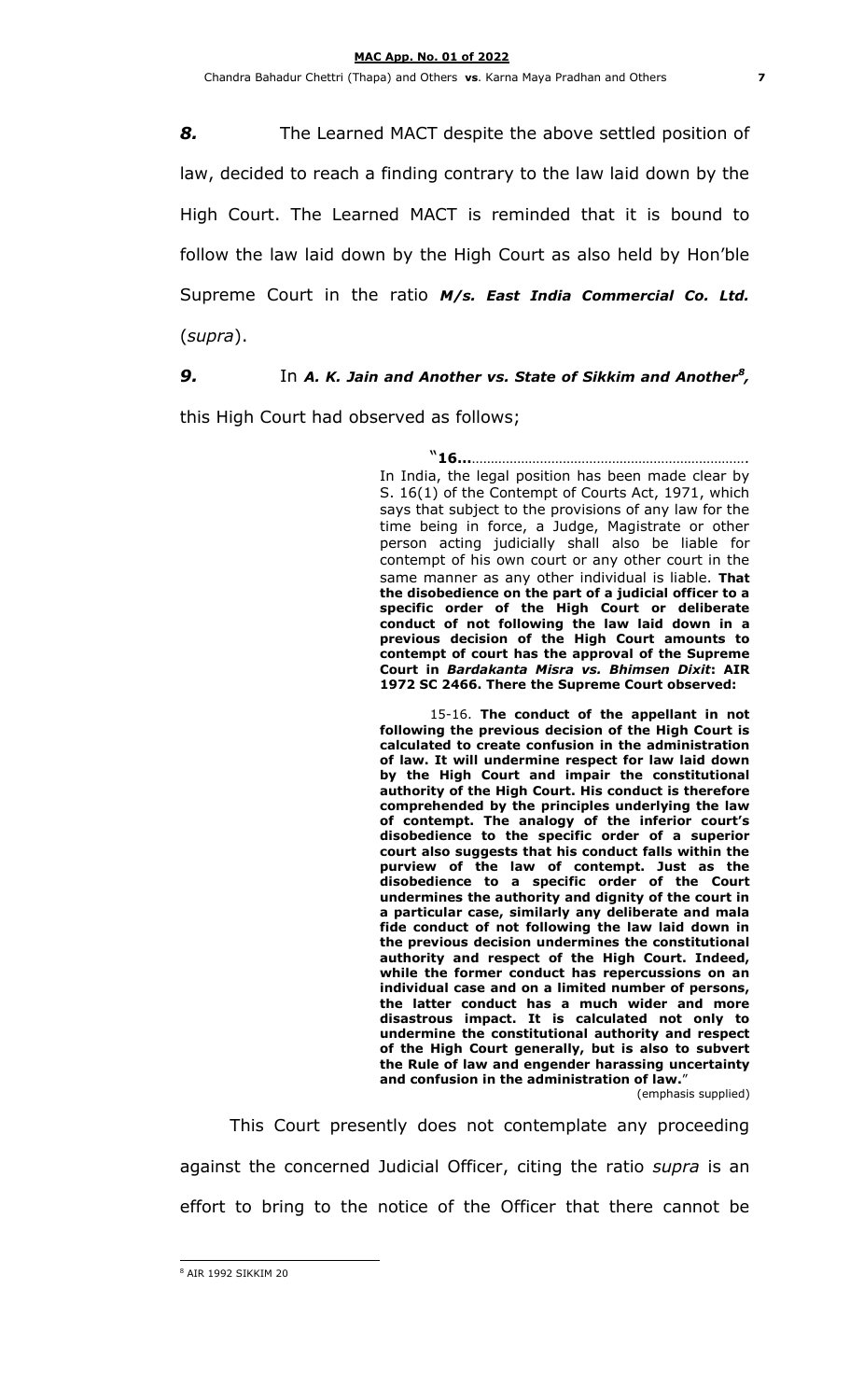violation of the law laid down by the High Court unless such law has been set aside by a Higher Court.

*10.* It is admitted by Learned Counsel for the Insurance Company that the evidence pertaining to the income of the victim being Rs.50,500/- (Rupees fifty thousand and five hundred) only, in terms of Exhibit 8 was not decimated by any cross-examination. In such circumstance, it is inconceivable and incomprehensible as to how the Learned MACT without any basis on its own conclusion made a random assessment of the deceased's income as Rs.25,000/- (Rupees twenty five thousand) only and proceeded to calculate compensation on that ground. There is no application of judicial mind in the said circumstance. Infact, the Learned MACT in Paragraph 24 of the impugned Judgment has *inter alia* held as follows:-

> "24.…………………………………………………………………………….. **Further, though the above income certificate has been filed it is not clear as to on what basis the BDO had issued the same quantifying the monthly income of the deceased as Rs.50,000/-.** *Strictly speaking,* the claimants ought to have put forward *cogent* materials in order to sufficiently establish the actual monthly income of the deceased. Having said that, it would not be incongruous here to mention that the OPs No.2 & 3 have not been able to controvert the claims of the claimant that the deceased had two beauty parlours and that she also had income from other sources above. As such considering the facts and circumstances of the case it would be seemly to take the monthly income of the deceased to be Rs.25,000/-. That would make her annual income as  $Rs.25,000/- \times 12 =$ Rs.3,00,000/-." **(emphasis supplied)**

*11.* Thus, the Learned MACT after having recorded that it is not clear on what basis the BDO had issued Exhibit 8, in contradiction to its own statement deemed it apposite to proceed without any basis to assess the income of the deceased as Rs.25,000/- (Rupees twenty five thousand) only. It does not behove the Learned MACT to clothe itself with the powers of an assessing Authority without any statutory basis.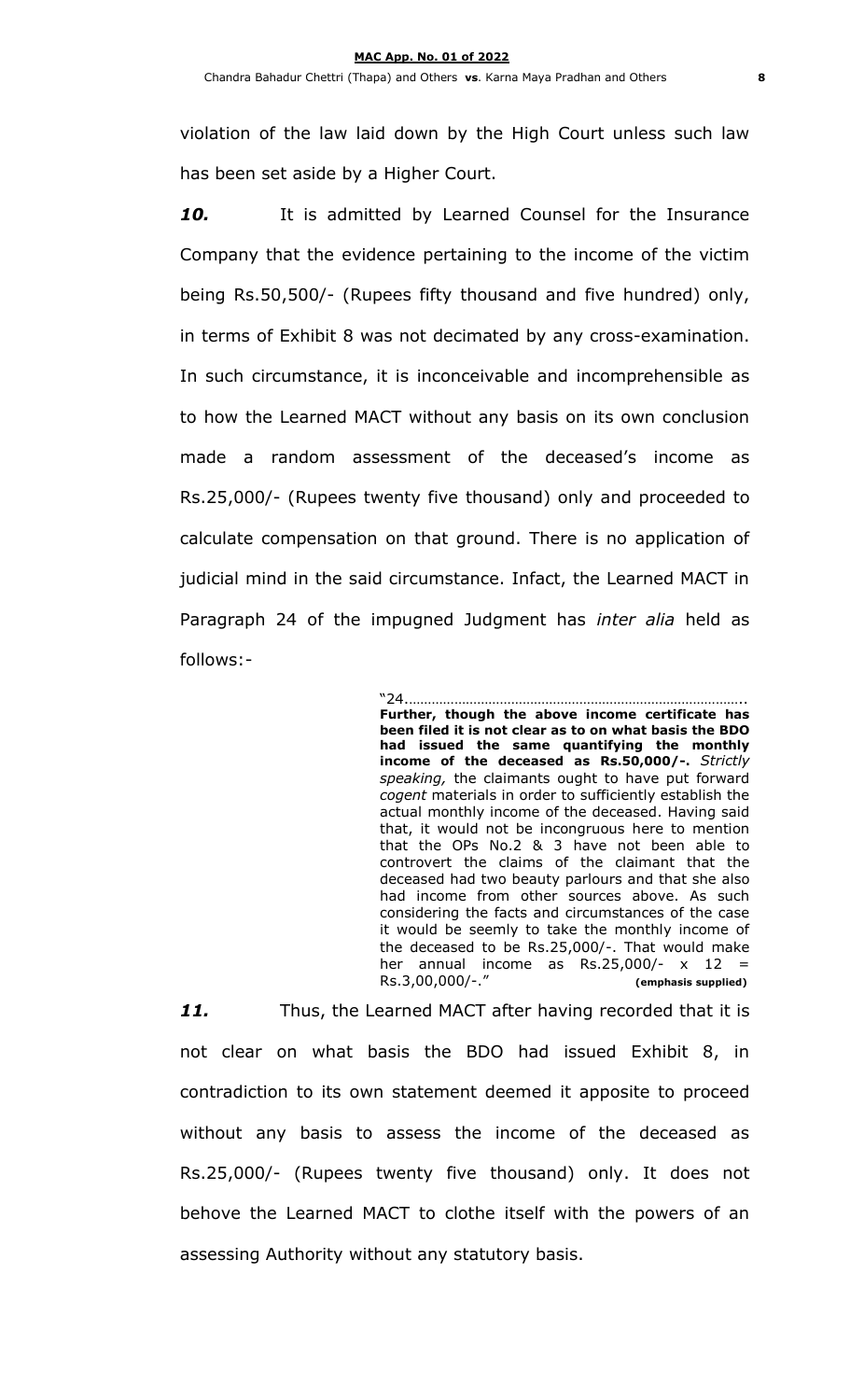*12.* The findings of the Learned MACT assessing the monthly income of the deceased as Rs.25,000/- (Rupees twenty five thousand) only, and granting compensation of Rs.34,30,000/- (Rupees thirty four lakhs and thirty thousand) only, is set aside. The monthly income of the deceased is taken to be Rs.50,500/- (Rupees fifty thousand and five hundred) only, in terms of Exhibit

8.

*13.* The quantum of compensation hence stands recalculated as follows;

| Annual income of the deceased<br>$(Rs.50,500 \times 12)$                                                                                                                                                                                                    |                          | Rs.6,06,000/-  |
|-------------------------------------------------------------------------------------------------------------------------------------------------------------------------------------------------------------------------------------------------------------|--------------------------|----------------|
| <b>Add</b> 40% of Rs.6,06,000/- as Future Prospects                                                                                                                                                                                                         | $(+)$                    | Rs.2,42,400/-  |
|                                                                                                                                                                                                                                                             |                          | Rs.8,48,400/-  |
| <b>Less</b> 50% of Rs.8,48,400/-                                                                                                                                                                                                                            |                          |                |
| as the victim was a bachelorette, in consideration<br>of the expenses which she would have incurred                                                                                                                                                         |                          |                |
| towards maintaining herself had she been alive]                                                                                                                                                                                                             | $(-)$                    | Rs.4,24,200/-  |
| Net yearly income                                                                                                                                                                                                                                           |                          | Rs.4,24,200/-  |
| <b>Multiplier</b> to be adopted '16'<br>[The age of the deceased at the time of death<br>was 34 and the relevant multiplier as per<br>Judgment of Sarla Verma (Smt) and Others vs.<br>Delhi Transport Corporation and Another: (2009)<br>6 SCC 121 is '16'] | $(Rs.4, 24, 200/- x 16)$ | Rs.67,87,200/- |
| <b>Funeral Expenses</b><br>[in terms of the Judgment of National Insurance<br>Company Limited vs. Pranay Sethi and Other: (2017<br>16 SCC 6821                                                                                                              | $(+)$                    | Rs.15,000/-    |
| Loss of Estate<br>[in terms of the Judgment of Pranay Sethi (supra)]                                                                                                                                                                                        | $(+)$                    | Rs.15,000/-    |
| Loss of Filial Consortium<br>$(Rs.40,000 \times 2)$<br>[in terms of the Judgment of Magma General Insurance<br>Co. Ltd. vs. Nanu Ram and Other: (2018) 18 SCC 130]                                                                                          | $(+)$                    | Rs.80,000/-    |
|                                                                                                                                                                                                                                                             | Total                    | Rs.68,97,200/- |

**(Rupees sixty eight lakhs, ninety-seven thousand and two-hundred)only.**

*14.* With regard to the Appellants being the legal representatives of the deceased, in the Claim Petition, at Paragraph 22 of the impugned Judgment, the Learned MACT held as follows;

> *"22.………………………………………As seen above, the claimants No.1 and 2 are the parents of the deceased while the claimant No.4 is the sister of the deceased who was reportedly unmarried. Interestingly, even the step mother of the deceased has been arraigned as claimant No.3 in the matter. However, only the claimants No. 1, 2 and 4 can be regarded as the legal representatives of the deceased………."* **(emphasis supplied)**